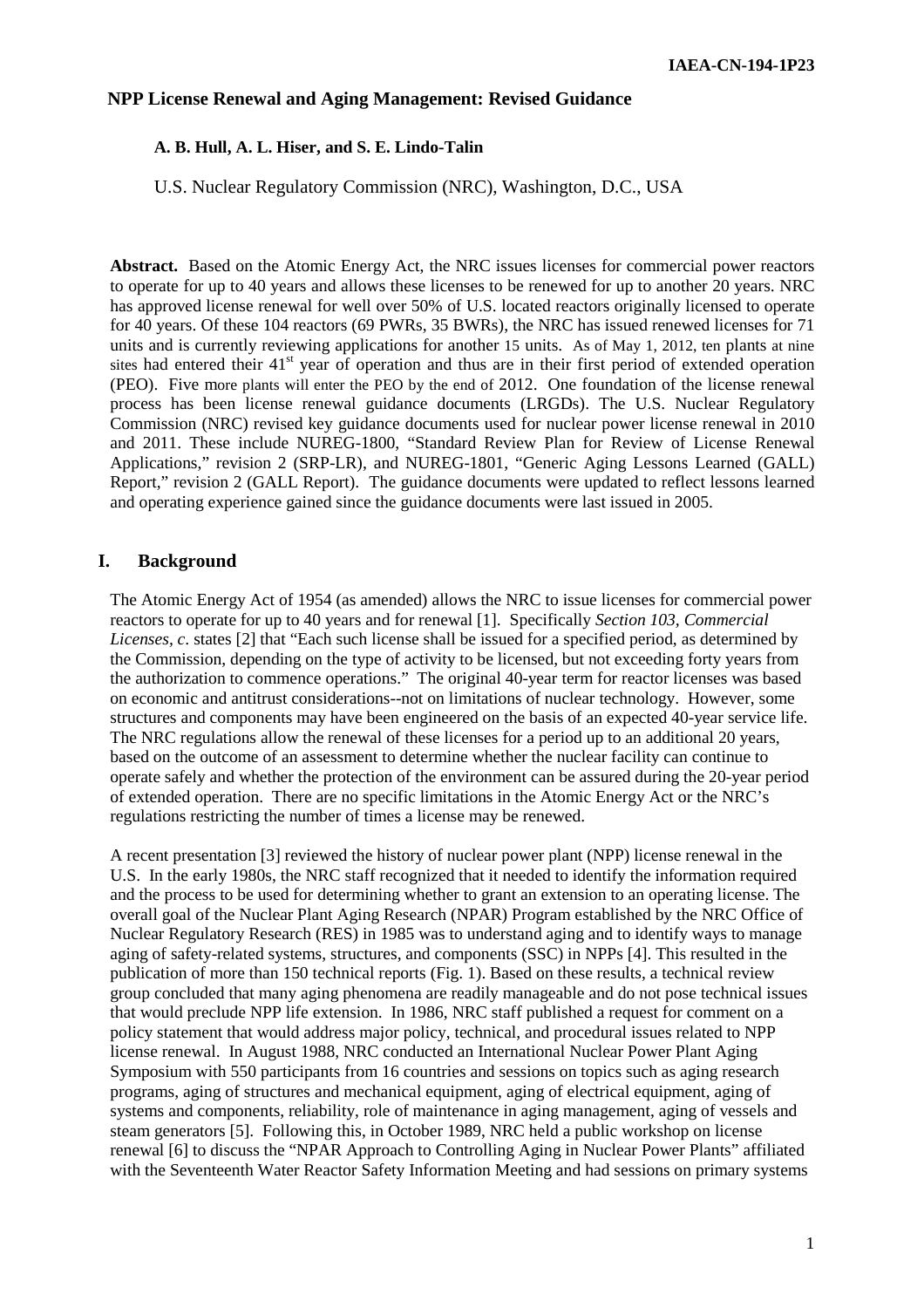integrity, plant performance, testing and analysis, piping and NDE, and plant aging. Subsequently the Nuclear Management and Resources Council (NUMARC) submitted for NRC review ten industry reports (IRs) addressing aging issues associated with specific NPP SSCs.

In 1990, the NRC issued a proposed license renewal rule for public comment that addressed the safety and technical requirements for license renewal. The NRC adopted these regulations (Title 10 of the *Code of Federal Regulations* (10 CFR) Part 54, "Requirements for Renewal of Operating Licenses for Nuclear Power Plants") [7]. NRC found that many aging effects are dealt with adequately during the initial license period. In addition, the NRC found that Part 54 did not allow sufficient credit for existing programs, particularly those under NRC's maintenance rule (10 CFR 50 Part 65), [8] which also helps manage plant-aging phenomena. The NRC issued a supporting document [9] which, as a supplement to the Statement of Considerations for the 1991 rule, describes how the regulatory process assured that the plant-specific licensing bases provided reasonable assurance that NPP operation would not be inimical to the public health and safety to the end of the renewal period.

In 1992, the NRC staff and industry resources were redirected to address implementation issues of the license renewal rule. The NRC staff recommended that appropriate technical information and agreements from the NUMARC IRs be incorporated into the draft standard review plan for license renewal (SRP-LR). After further analysis, the NRC amended the regulations, subsequently published in May 1995 [10] to establish a regulatory process that is more efficient, more stable and more predictable than the previous license renewal rule. In particular, Part 54 was clarified to focus on managing the adverse effects of aging, especially the effects of aging on long-lived passive structures and components and time-limited aging analyses (TLAAs) as defined in 10 CFR 54.21(a)(1) (technical information in contents of license renewal application) and 54.3, (definitions) respectively. Following this, the Nuclear Energy Institute (NEI) in cooperation with the NRC, prepared NEI 95-10 (Industry Guideline For Implementing the Requirements of 10 CFR Part 54 –The License Renewal Rule) [11] to provide an acceptable approach for implementing the requirements of 10 CFR Part 54, based on industry experience.

# **II. Beta-Version of Generic Aging Lessons Learned Report in 1996**

The generic aging lessons learned (GALL) approach to license renewal was initiated in 1996 with the publication of NUREG-1568, NUREG-1557 and NUREG/CR-6490 [12-14]. Literature on mechanical, structural, and thermal-hydraulic components and systems reviewed consisted of NPAR reports, NRC Generic Letters, Information Notices, Licensee Event Reports (LERs), Bulletins, NUMARC IRs and literature on electrical components and systems.

NUREG-1568 summarized the NRC staff observations and lessons learned from the five License Renewal Demonstration Program (LRDP) site visits performed by the staff from March 25, 1996, through August 16, 1996. The LRDP was an NEI program intended to assess the effectiveness of the NEI 95-10 guidance [11]. NUREG-1568 [12] concluded, that in general, NEI 95-10 appeared to contain most of the guidance needed for scoping, screening, identifying aging effects, developing aging management programs (AMPs), and evaluating TLAAs.

NUREG-1557 [13] was a 188 pg summary of technical information and agreements from NUMARC IRs addressing license renewal, prepared by U.S. NRC with Argonne National Laboratory (ANL). It pioneered the use of columnar alignment of aging-related degradation mechanism, aging effect, component, material, and began the development of incipient license renewal (LR) AMPs.

A few months later, a 448 pg NRC contractor report was published in which the results of these reviews were systematized using a standardized tabular format and standardized definitions of agingrelated degradation mechanisms and effects [14]. Systematic review and compilation of plant aging information was prepared by ANL (mechanical, structural, and thermal-hydraulic components) and Idaho National Engineering Laboratory (INL) (electrical components and systems). Comprehensive reviews and tabular summaries were prepared for 163 NPAR reports, 31 NRC generic letters, 265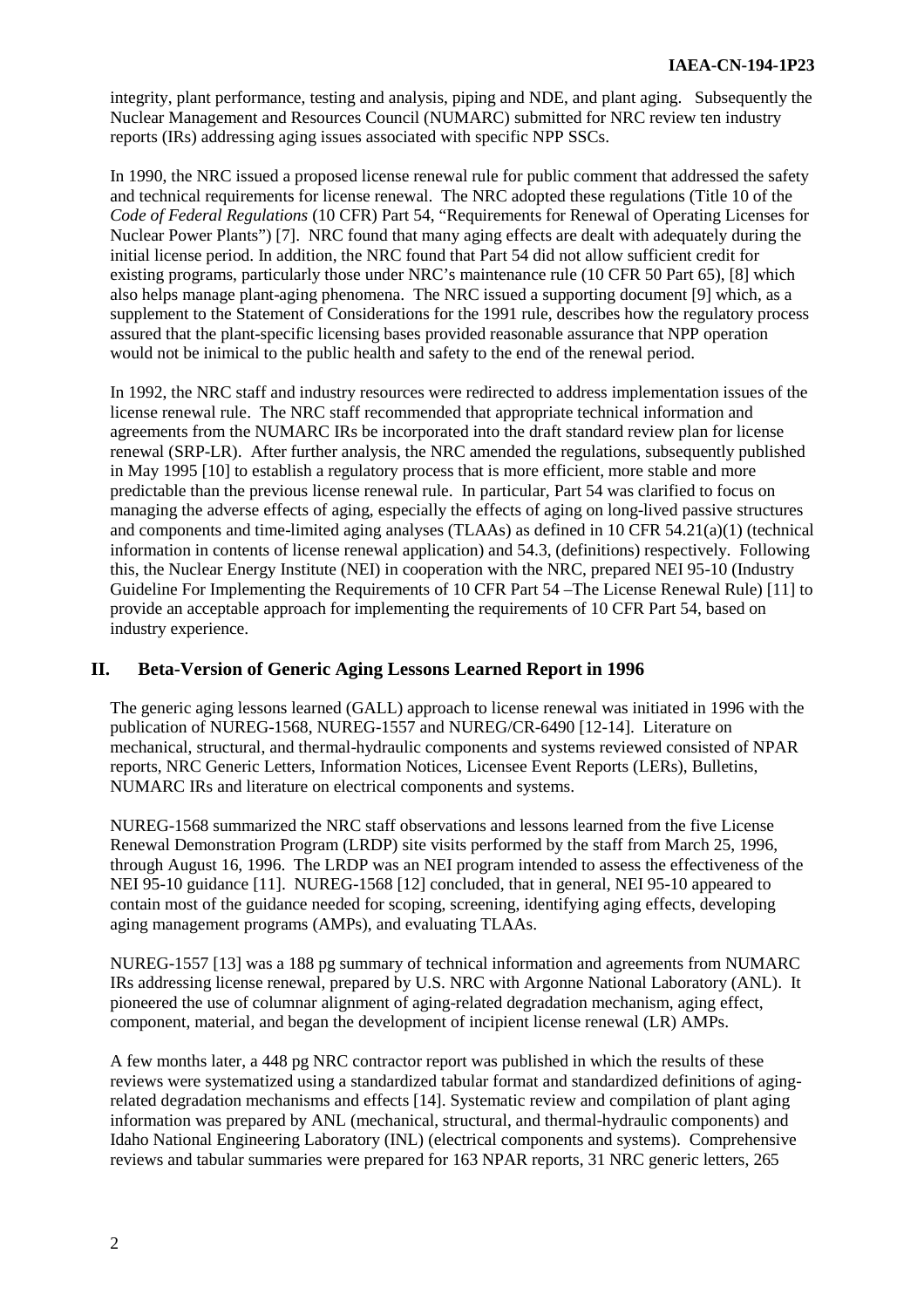Information Notices, 87 LERs, 5 Bulletins, and 10 NUMARC reports. Major findings of the 1996 "Generic Aging Lessons Learned (GALL) review [14] included the realization that:

- Passive components are not covered by plant maintenance procedures as extensively or as thoroughly as active components.
- Aging surveillance and monitoring methods continue to be studied and developed for passive components.
- Although information on aging mechanisms and their effects continues to develop as plants age, no new, previously unknown aging mechanisms or failure modes were identified.
- Responsible degradation mechanisms in the passive components turned out to be various forms of corrosion, fatigue, and thermal stresses.

In September 1997, W.C. Liu, P.T. Kuo, and S.S. Lee of NRC published NUREG-1611[15] which reconciled the technical information and agreements resulting from NUMARC/NRC industry report reviews and the in-service inspection requirements of ASME Subsection IWE and IWL as promulgated in 10 CFR 50.55a for license renewal. They concluded that Subsections IWE and IWL of Section XI, Division 1, of the ASME Code as endorsed in §50.55a are generally consistent with the technical information and agreements reached during the IR reviews. Specific exceptions were identified and additional evaluations and augmented inspection activities for renewal were recommended (ultimately resulting in GALL AMPs XI.S1, XI.S2).

Seven months later, in April 1998, the first license renewal application (LRA) was received (Table 1) for Calvert Cliffs Units 1 and 2 requesting renewal for period of 20 years beyond the current expiration of midnight, July 31, 2014, for Unit 1 and midnight, August 13, 2016, for Unit 2. The LRA was evaluated using guidance contained in NUREG-1557, NUREG-1611, NUREG/CR-6490, and other technical bases documents. NUREG-1705 [16], the corresponding Safety Evaluation Report (SER), was published in Dec. 1999.

## **III. Revision 0 of License Renewal Guidance Documents in 2001**

By staff requirements memorandum (SRM) dated August 28, 1999, in response to SECY-99-148, "Credit for Existing Programs for License Renewal," [17] the Commission approved the staff recommendations and directed the staff to develop improved guidance documents to focus the staff's review on areas where existing programs should be augmented. Four months after receiving the SRM, NRC staff held the first of two workshops to invite early public participation in the LRGD development process. The first workshop gathered public and industry feedback on which existing AMPs needed to be augmented for license renewal and which programs adequately managed aging effects without change. The GALL Report (NUREG-1801, [18]) documents the staff's basis for determining which existing programs are adequate without modification and which existing programs should be augmented for license renewal. The GALL Report is referenced in the Standard Review Plan for License Renewal (SRP-LR, NUREG-1800, [19]) as a basis for determining the adequacy of existing AMPs. On August 31, 2000, NRC announced the issuance and availability of draft LRGDs for public comment including NUREG-1800, NUREG-1801, and RG 1.188 [20] and NEI 95-10, Rev. 3 (as referenced in RG 1.188)[21]. The second workshop, held Sept. 2000, obtained feedback from stakeholders on the NRC development of the above draft revised LRGDs.

As reported in NUREG-1739, [22], these meeting resulted in 1,084 comments that were received and docketed from stakeholders on or before October 16, 2000. The nuclear industry provided 860 comments, with the majority of those from NEI. The public, including public interest groups, provided 177 comments, with 125 of those comments coming from individuals representing themselves and public interest groups. Those 125 general comments were concerned with the validity of the license renewal process. The remainder of the comments (or 47 of the comments) came from the ACRS consultants. NUREG-1739 included written comments from 128 commentators, which represent comments from 101 individuals, 15 public interest groups, and 12 industry groups that responded to the request for public comments.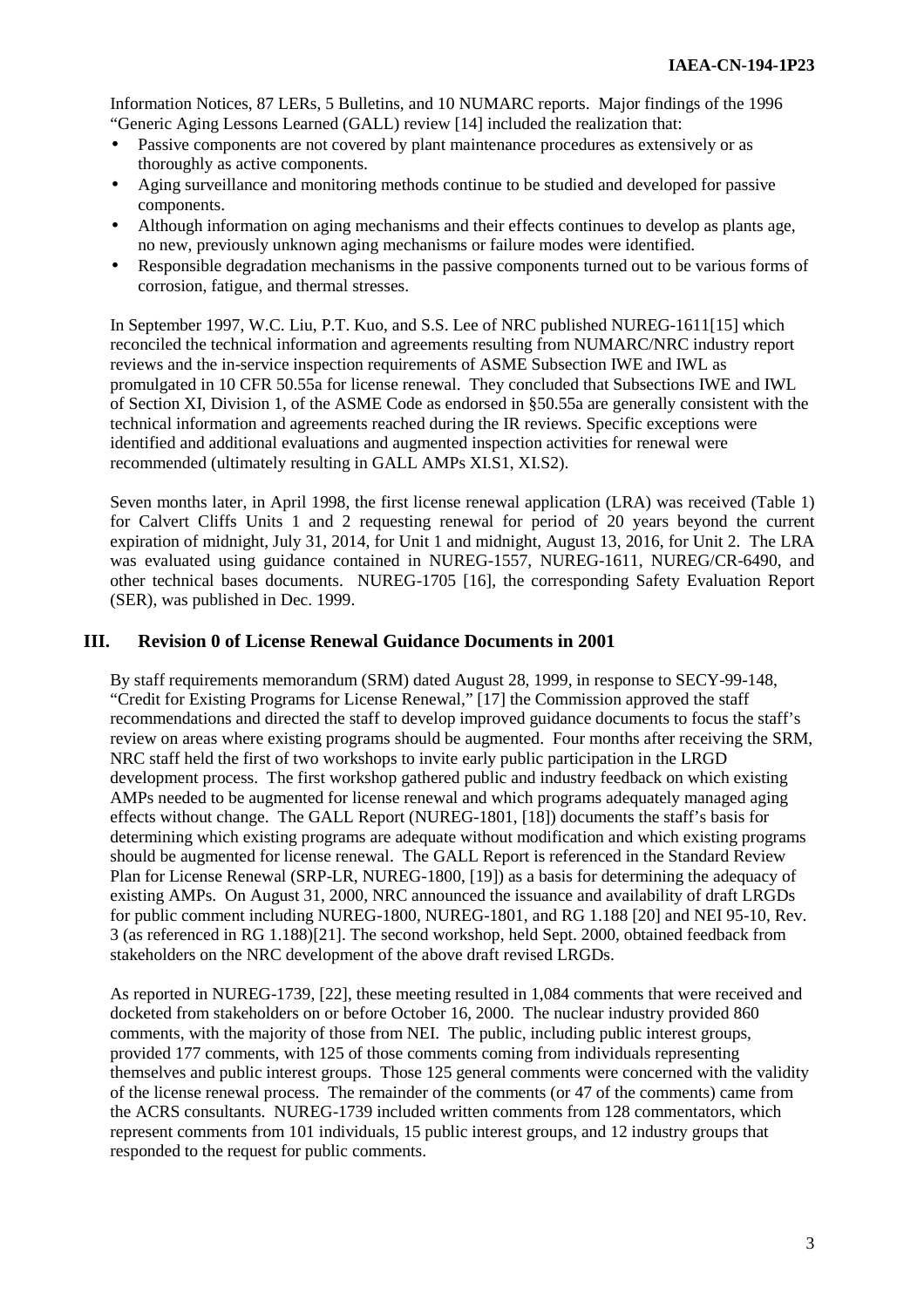Following the public meetings in 1999 and 2000, the draft LRGDs [18-20] were extensively revised and published in July 2001. The knowledge base provided by the NPAR studies was expanded upon to provide credit for existing plant AMPs and further systematized to increase the LR review process effectiveness and efficiency. GALL Rev. 0 was used as a reference by license renewal applicants and regulators. This first GALL Report and the SRP-LR included all aging related events reported in the LERs up to 1998 and expanded the scope to include evaluation of existing NPP programs to determine their acceptability. In the aging management review (AMR) line items, GALL evaluates several thousand NPP systems, structures, and components (SSCs); lists the materials, and environments, identifies the significant aging effects and mechanisms; and provides an acceptable AMP for the component, generally documenting how existing commonly used plant AMPs can be used or modified to mitigate or manage these aging effects.

The SRP-LR provided guidance to NRC Office of Nuclear Reactor Regulation (NRR) staff who perform safety reviews of applications to renew NPP licenses. The GALL Report (Vols. 1 and 2) served as the technical basis document for the SRP-LR. It defines methods and AMPs acceptable to the NRC for implementing the license renewal rule 10 CFR Part 54. Regulatory Guide 1.188 (Standard Format and Content for Applications to Renew Nuclear Power Plant Operating Licenses) specified the general provisions, with the corresponding regulations, that apply to filing an application for a renewed license.

# **IV. Revision 1 of License Renewal Guidance Documents in 2005**

By May 2004, when a decision was made to revise the LRGDs to incorporate lessons learned from operating experience and the previous seven years of reviewing LRAs, NRC staff had the experience of reviewing and relicensing thirteen NPPs (26 units) as shown in Table 1.

| <b>Applicant</b>                   | <b>Plant Name</b><br>& Units      | Plant<br><b>Type</b> | Date LRA<br>Received | Date of<br>SER       | <b>Date</b><br><b>Licensed</b> |
|------------------------------------|-----------------------------------|----------------------|----------------------|----------------------|--------------------------------|
| Baltimore Gas & Electric Co.       | Calvert Cliffs 1 & 2              | PWR                  | Apr $398$            | Nov'99               | Mar'00                         |
| Duke Energy                        | Oconee 1, 2, & 3                  | PWR                  | July'98              | Feb'00               | May'00                         |
| <b>Entergy Operations</b>          | Arkansas Nucl. One<br>1           | <b>PWR</b>           | Feb'00               | Apr'01               | June'01                        |
| Southern Nucl. Operating Co. Inc.  | Edwin I.<br>Hatch $1 & 2$         | <b>BWR</b>           | Mar'00               | Oct'01               | Jan'02                         |
| Florida Power & Light Co.          | <b>Turkey Point</b><br>3 & 4      | <b>PWR</b>           | Sept'00              | Feb'02               | June'02                        |
| Virginia Electric & Power          | Surry $1 & 2$<br>North Anna 1 & 2 | <b>PWR</b>           | May'01               | Nov <sup>3</sup> 02  | Mar'03                         |
| Duke Energy                        | McGuire 1&2<br>Catawba 1 & 2      | <b>PWR</b>           | June'01              | Jan'03               | Dec'03                         |
| Exelon                             | Peach<br>Bottom 2&3               | <b>BWR</b>           | July'01              | Feb'03               | May'03                         |
| Florida Power & Light Co.          | St. Lucie 1 & 2                   | PWR                  | Nov'01               | July <sup>3</sup> 03 | Oct'03                         |
| <b>Omaha Public Power District</b> | Fort Calhoun                      | PWR                  | Jan <sup>2</sup> 02  | Sept'03              | Nov <sup>3</sup> 03            |
| Carolina Pwr. & Light              | Robinson 2                        | PWR                  | June <sup>3</sup> 02 | Jan <sup>2</sup> 04  | Apr'04                         |
| Rochester Gas & Elec. Corp.        | Ginna                             | PWR                  | Aug $^{\circ}$ 02    | Mar'04               | May'04                         |
| <b>SCE&amp;G</b>                   | Summer                            | PWR                  | Aug'02               | Jan'04               | Apr'04                         |

## **Table 1: Status of Existing NPP License Renewal Applications in the U.S.** (as of 5/2004) [23]

As shown in Table 1 above, when the process began to revise the LRGDs, the NRC had issued 13 SERs – 11 related to PWRs and 2 related to BWRs. In the process of studying generically-consistent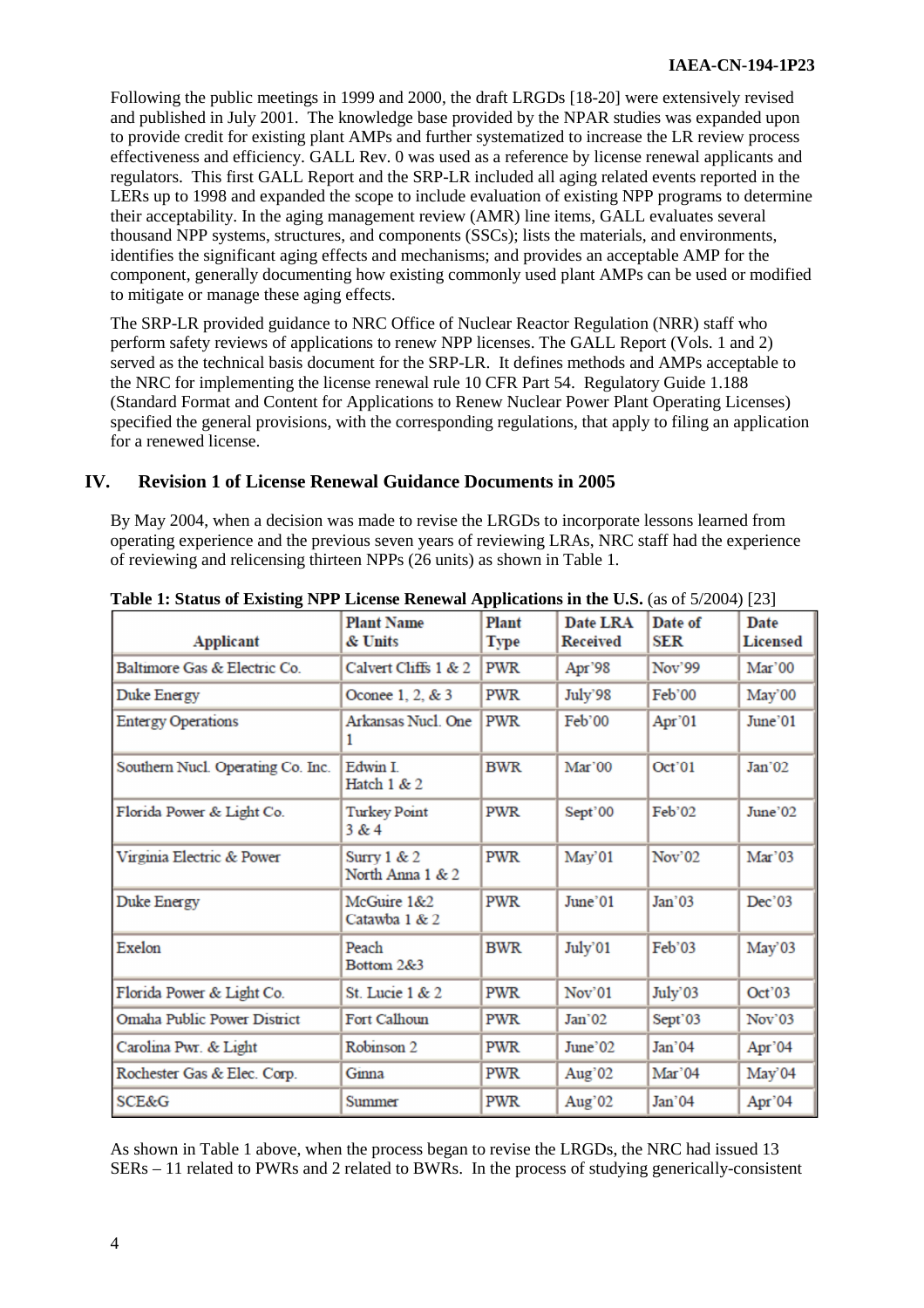decisions and staff-approved positions, previous license renewal SERs were reviewed to identify instances where changes to GALL should be made to improve technical accuracy and consistency. Over 400 individual items were collected from these information sources and each was reviewed for its applicability, value, and technical adequacy as part of the NRC review process [23, 24]. The 2005 revisions of the SRP-LR and GALL Report [25, 26] were thus accompanied by the design and creation of a Bases Document [27] which referenced a majority of the completed SERs.

As mentioned earlier, the LRGDs are used by NPP applicants to prepare their applications for license renewal, and provide associated guidance that the NRC staff uses to review the applications and to judge their acceptability. The original version of the GALL Report and the SRP-LR contained AMR tables that used explicit component identification, material nomenclature, and environment definitions. In some situations, these characterizations were more specific than technically necessary. Hence, a license renewal applicant would need to justify reasons for the content of the LRA not being consistent with the content of the GALL Report. This justification would not be needed if the AMR terminology was based on more practical and consistent component groupings, material nomenclature, and environment definitions. New material, environment, aging effect and aging management program (MEAP) combinations, common to LRAs, were added. The modification of the AMR line items with these new groupings was part of the "roll-up process." GALL Chapter IX was added to the revised GALL Report to standardize and define terminology.

In addition to the roll-up changes, GALL Rev.1 incorporated specific technical changes based on the incorporation of staff positions approved in previous SERs and Interim Staff Guidance (ISGs) that could be accepted generically. To clarify the process and the changes, a Bases document [27] and an analysis of public comments [28] accompanied the revised LRGDs. RG 1.188 [29] was revised in the process of reviewing and endorsing NEI 95-10, Rev. 6 [30]. Together these five documents [25-29] contained more than 2,500 pages of tightly interrelated technical and programmatic information.



**Figure 1. Summary of the Evolution of LRGDs**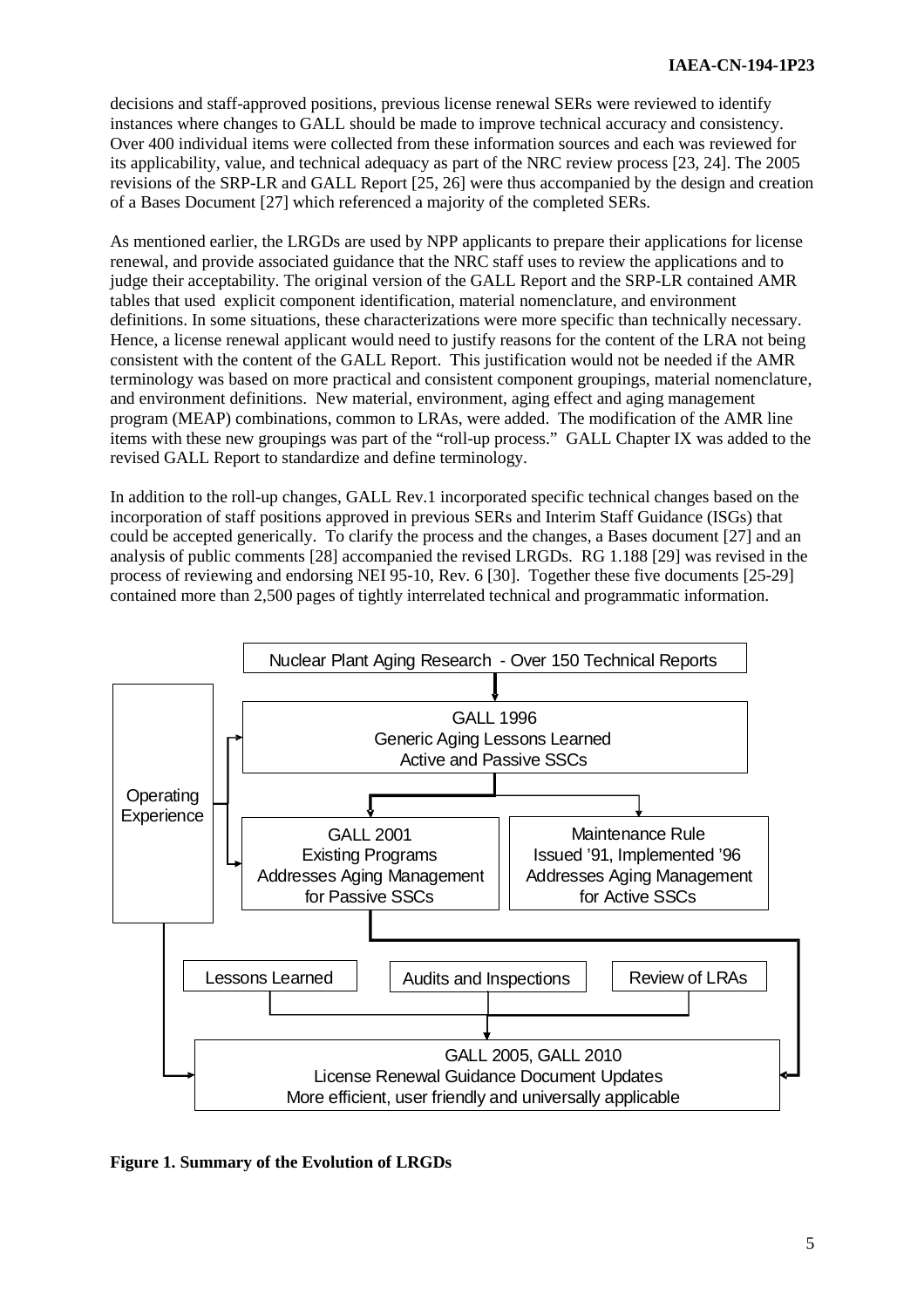| <b>Nuclear Power Plant</b><br>& Unit | <b>Entry into</b><br><b>Extended</b><br><b>Operation</b> | <b>Plant Type</b>     |
|--------------------------------------|----------------------------------------------------------|-----------------------|
| <b>Oyster Creek 1</b>                | 04/09/2009                                               | <b>BWR-Mark 1-GE2</b> |
| Nine Mile Point 1                    | 08/22/2009                                               | BWR-Mark 1-GE2        |
| Ginna 1                              | 09/19/2009                                               | PWR-West 2LP          |
| Dresden 2                            | 12/22/2009                                               | <b>BWR-Mark 1-GE3</b> |
| Robinson 2                           | 07/31/2010                                               | PWR-West 3LP          |
| Monticello 1                         | 09/08/2010                                               | BWR-Mark1-GE3         |
| Point Beach 1                        | 10/05/2010                                               | <b>PWR-West 2LP</b>   |
| Dresden 3                            | 01/12/2011                                               | <b>BWR-Mark 1-GE3</b> |
| Palisades 1                          | 03/24/2011                                               | <b>PWR-CE</b>         |
| Vermont Yankee 1                     | 03/21/2012                                               | <b>BWR-Mark 1</b>     |
| Surry 1                              | 05/25/2012                                               | PWR-West 3LP          |
| Pilgrim 1                            | 06/08/2012                                               | BWR-Mark1-GE3         |
| <b>Turkey Point 3</b>                | 07/09/2012                                               | <b>PWR-West 3LP</b>   |
| <b>Quad Cities 1</b>                 | 12/14/2012                                               | BWR-Mark1-GE3         |
| <b>Quad Cities 2</b>                 | 12/14/2012                                               | BWR-Mark1-GE3         |

**Table 2: American NPPs in Extended Operation by December 2012.** 

## **V. Revision 2 of License Renewal Guidance Documents in 2010-2011**

In early 2009, the NRC staff embarked on the initiative to update the SRP-LR and the GALL Report. The primary forcing functions for performing the update included the desire to: 1) capture operating experience gained since 2005, 2) integrate license renewal precedents since 2005, 3) account for changes in the NRC regulatory framework since 2005, 4) consider proposed changes identified by the nuclear industry, 5) incorporate content from license renewal ISGs, and 6) account for changes in industry codes and standards since 2005.

During the 2005 update, the focus of the staff's efforts were on the AMR line items in the GALL Report. For the 2010 update, the staff shifted their focus [31] to the AMP content. As described in the combined Public Comments/Bases document, NUREG-1950, [32] the changes in GALL Rev. 2 incorporate lessons learned from the reviews of previous LRAs, operating experience obtained after the NRC issued GALL Rev. 1, and other public input, including industry comments. More specifically, some of the changes made to the most recent version of the SRP-LR and the GALL Report [33, 34] include:

- The GALL Report is now a single volume. Supplementary documents are also combined.
- Guidance related to the ASME Code now identifies which Editions are acceptable; and clarifies how ASME Code Cases and Reliefs apply in the Period of Extended Operation (PEO).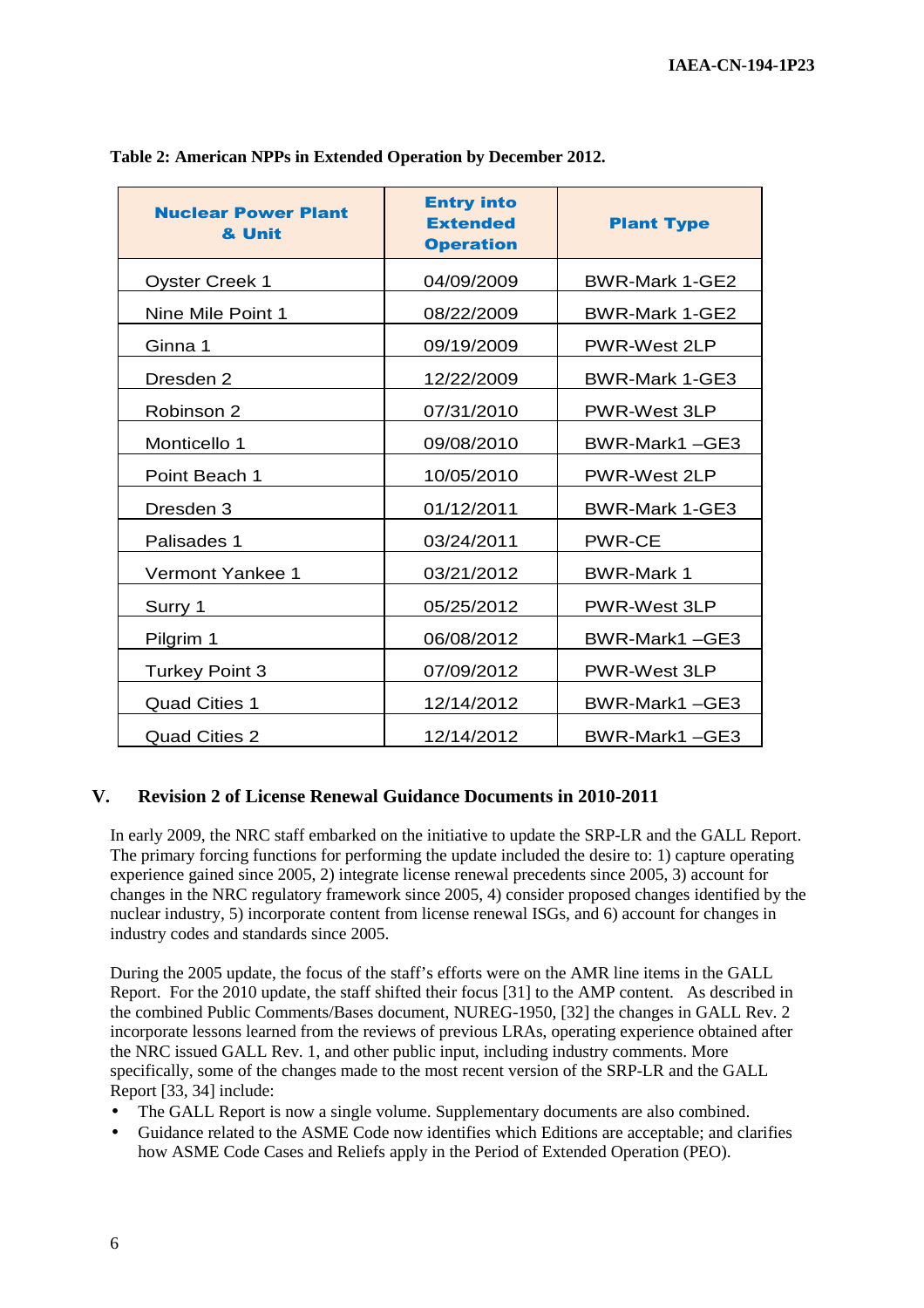- All AMPs were updated to reflect recent operating experience, license renewal precedents, changes in NRC regulations, content of license renewal ISGs, changes in industry codes and standards, and aligned with the revised AMP 10-element template.
- A number of further evaluation required items in the SRP-LR were eliminated based on experience or that the associated AMP was enhanced.
- New AMPs and associated AMR line items were added to address neutron absorbing materials other than Boraflex, PWR internals, and buried and underground piping and tanks.
- The scope of electrical cables addressed for inaccessible power cables not covered by environmental qualification was increased to include cables down to a nominal 400 volts.

Regulatory Issue Summaries (RIS) were subsequently released [35, 36] which addressed use of the AMRs, AMPs, and TLAAs most affected by GALL Rev. 2 including: Fatigue Monitoring (X.M1); BWR Vessel Internals (XI.M9); Cracking of Nickel-Alloy Components and Loss of Material due to Boric-Acid-Induced Corrosion (XI.M11B); PWR Vessel Internals (XI.M16A); Neutron-Absorbing Materials Other than Boraflex (XI.M40); Buried Piping and Tanks (XI.M41); and Protective Coating Monitoring and Maintenance (XI.S8).

### **Conclusion: Going into the Period of Extended Operation (PEO)**

As of May 1, 2012, ten plants at nine sites have entered their  $41<sup>st</sup>$  year of operation (Table 2) and thus are in their first PEO. Five more plants will enter the PEO by the end of 2012. As global energy needs continue to grow, nuclear power generation will remain in the mix of energy production. There is increasing industry interest in subsequent license renewal and NPP long-term operation (LTO) beyond the first PEO. Extending the operating life of existing NPPs may be, for some utilities, an economically feasible way to meet future energy demands. The responsibility of the NRC is to ensure that plant life extension is safe - that it does not pose additional risk to public health and safety or to the environment. The NRC's process for concluding that a renewed operating license can be issued involves rigorous safety and environmental reviews to verify that regulatory requirements will continue to be met. The goal of this report is, that by understanding the past, NRC can better protect the future; the references mentioned in this report, and many more, are available at http://www.nrc.gov/reactors/operating/licensing/renewal/guidance.html

#### **REFERENCES**

- [1] Atomic Energy Act of 1954, as Amended (P.L. 83-703).
- [2] NUREG-0980, *Nuclear Regulatory Legislation*, Vol. 1, No. 9, 536pp. Jan. 2011.
- [3] A.B. Hull and D. Diercks, *Plant License Renewal a Historical Perspective*, Proc. from Panel Session on Generic Aging Lessons Learned in NPP License Renewal, American Nuclear Society (ANS) 2011 Annual Meeting, June 29 2011.
- [4] NUREG 1144, *NuclearPlant Aging Research (NPAR) Program Plan: Status and Accomplishments*, 176pp. June 1991.
- [5] NUREG/CP-0100, *Proceedings of the International Nuclear Power Plant Aging Symposium*, Bethesda, MD Aug 30-Sept 1, 1988, 392pp, Published March 1989.
- [6] NUREG/CP-0105, Vol. 3, *Proceedings of the USNRC Seventeenth Water Reactor Safety Information Meeting: Primary Systems Integrity, Plant Performance, Testing and Analysis, Piping and NDE, and Plant Aging*, Rockville, MD., Oct. 23-25, 1989, 535pp, March 1990.
- [7] Code of Federal Regulations 10 CFR Part 54, *Requirements for Renewal of Operating Licenses for Nuclear Power Plants*, Office of the Federal Register, National Archives and Records Administration, 1991.
- [8] 10 CFR Parts 50.65, *Requirements for Monitoring the Effectiveness of Maintenance at Nuclear Power Plants*, 1991.
- [9] NUREG-1412, *Foundation for the Adequacy of the Licensing Basis: A Supplement to the Statement of Considerations for the Rule on Nuclear Power Plant License Renewal (10CFR Part 54), Final Report*, 129pp, December 1991.
- [10] Code of Federal Regulations 10 CFR Part 54, *Requirements for Renewal of Operating Licenses for Nuclear Power Plants*, (amended) 1995.